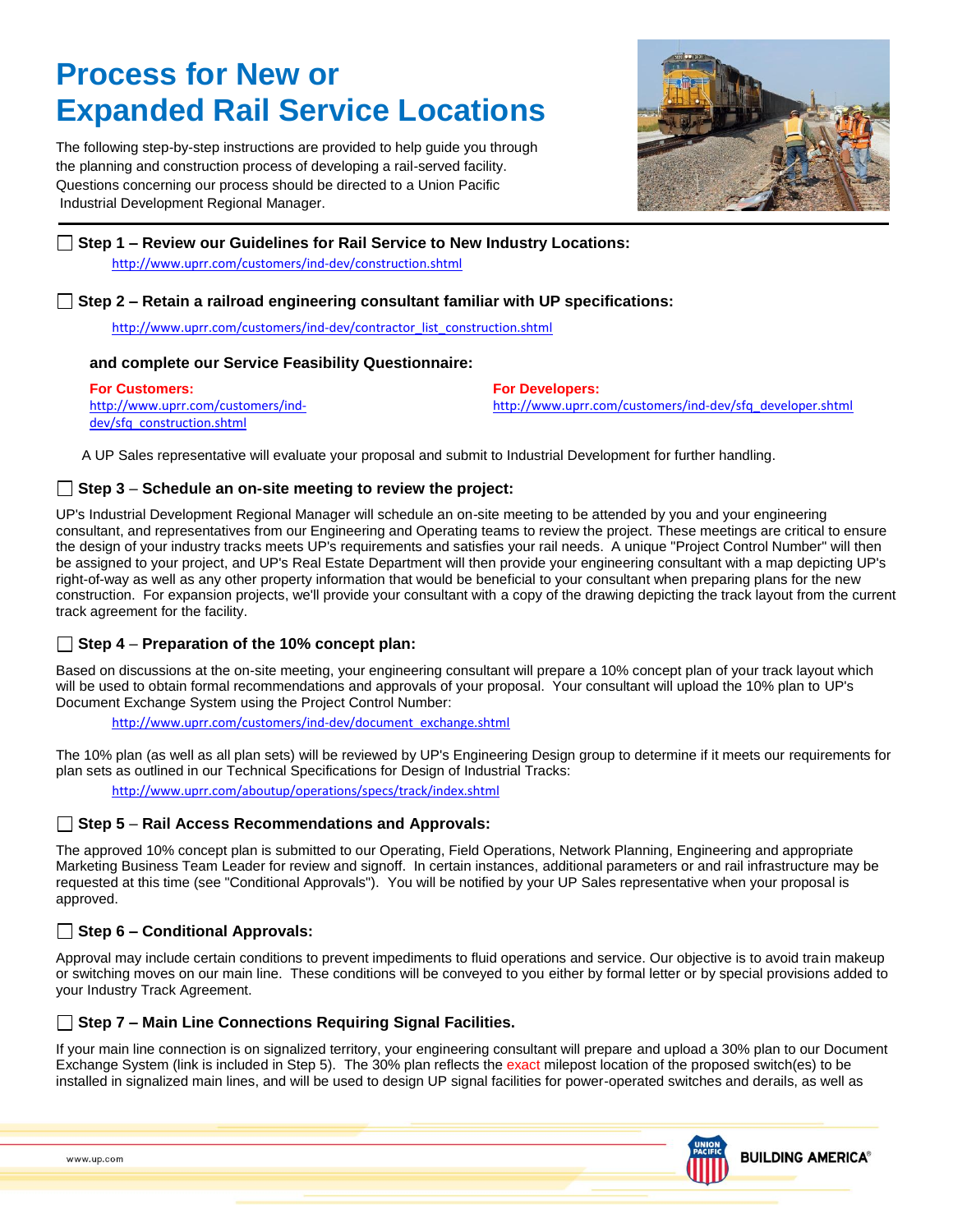leaving signals and remote controlled switches.

## **Step 8 – Outreach Packet and Request for Initial Deposit.**

Upon approval of the 30% plan, you will receive an "Outreach Packet" that includes a sample Industry Track Agreement containing terms for construction, maintenance and operation of the industry track, including an insurance exhibit. We will also request an initial deposit for our signal design work which will be in the form of a Letter Agreement. Initial deposits range from \$15,000 to \$75,000 depending on the category of our main line corridor. Please refer to our "Guidelines for Rail Service to New Industries" for additional information on these corridors. A link is provided in Step 1. The total cost of UP's track and signal work will be included in the Industry Track Agreement, and your initial deposit will be subtracted from the total cost, with the balance due upon execution of the agreement.

# **Step 9 – Final Construction Drawings and "Exhibit A"**

The last set of drawings required for your industry tracks are detailed construction plans (100% plans) and an "Exhibit A" drawing. An "Exhibit A" is a simplified layout of your industry tracks that will be used in the Industry Track Agreement. The "Exhibit A" is intended to be easy to understand as it is part of a legal document that references certain points on the industry tracks. The "Exhibit A" will also include a "Scope of Work" identifying each party's portion of construction and, as such, will also be used for final estimating of the work to be performed by UP.

Your engineering consultant will upload the final construction drawings and Exhibit A to our Document Exchange System referenced above. These drawings must be prepared according to UP specifications. Failure to comply with our specifications can significantly delay your project.

# **Step 10 – Providing Track Materials for Installation by UP**

In order to expedite procurement of track materials for your project, UP allows customers to provide all track materials for UP installation, including main line switches, so long as they're purchased from a UP-approved vendor. A "Scope of Work Matrix" is added to the "Exhibit A" to show which party is responsible for providing materials and performing the work. Therefore, it is essential that you or your representative coordinate with the appropriate UP Manager-Industry & Public Projects to develop the Scope of Work Matrix. This will ensure that all materials are on-site for UP installation. Following is a link to our Approved Vendors:

#### [http://www.uprr.com/customers/ind-dev/vendor\\_list.shtml](http://www.uprr.com/customers/ind-dev/vendor_list.shtml)

Note: Please check with UP's Manager-Industry & Public Projects (MIPP) for information on whether the track materials you provide can be assembled by private contractor or whether the materials need to be delivered unassembled. Certain territories on UP prohibit private contractors assembling track materials because of collective bargaining agreements. Following is a link to our MIPP contact list:

#### [http://www.uprr.com/reus/roadxing/cr\\_state.shtml](http://www.uprr.com/reus/roadxing/cr_state.shtml)

## **Step 11 – Industry Track Agreement and Contractor's Right of Entry Agreement**

An Industry Track Agreement (ITA) is a document which records mutual promises of UP and the customer regarding the construction, use, maintenance, operation and ownership of an industry track. The ITA is based on the "Exhibit A" referenced in Step 9 and is considered part of UP's records; as such, the ITA must be accurate in all respects.

#### **Sample ITA:** [http://www.uprr.com/customers/ind-dev/tools\\_guidelines.shtml](http://www.uprr.com/customers/ind-dev/tools_guidelines.shtml)

The Contractor's Right of Entry Agreement (CROE) covers work performed on UP property by you and your contractor. Work performed on UP property includes drainage, grading and utility work for the entire project as well as installation of the privately owned portion of the industry track.

After the "Exhibit A" is approved and a cost estimate for UP's portion of work is prepared, an ITA and CROE will be sent to you for signature. Payment of the estimated cost of UP's work is due upon execution of the ITA. In addition, a certificate of insurance providing evidence of general liability, auto liability, workers compensation, employer liability insurance (and environmental legal liability insurance for Tracks used for hazardous commodities) must be compliant with the insurance requirements of the ITA. All endorsements required under the terms of the ITA must be included on the certificate of insurance; a certificate of insurance without the required endorsements is of no value to UP.

Upon receipt of the signed ITA and CROE with payment and a certificate of insurance, UP will sign the agreement and issue work order authority for our portion of work. A fully executed counterpart of the ITA will be returned to you, along with a schematic map showing the track numbers assigned to the new industry track. In addition, our National Customer Service Center will be notified of the track numbers assigned to your new facility, and railcar spotting instructions will be established.

## **Step 12 – Construction**